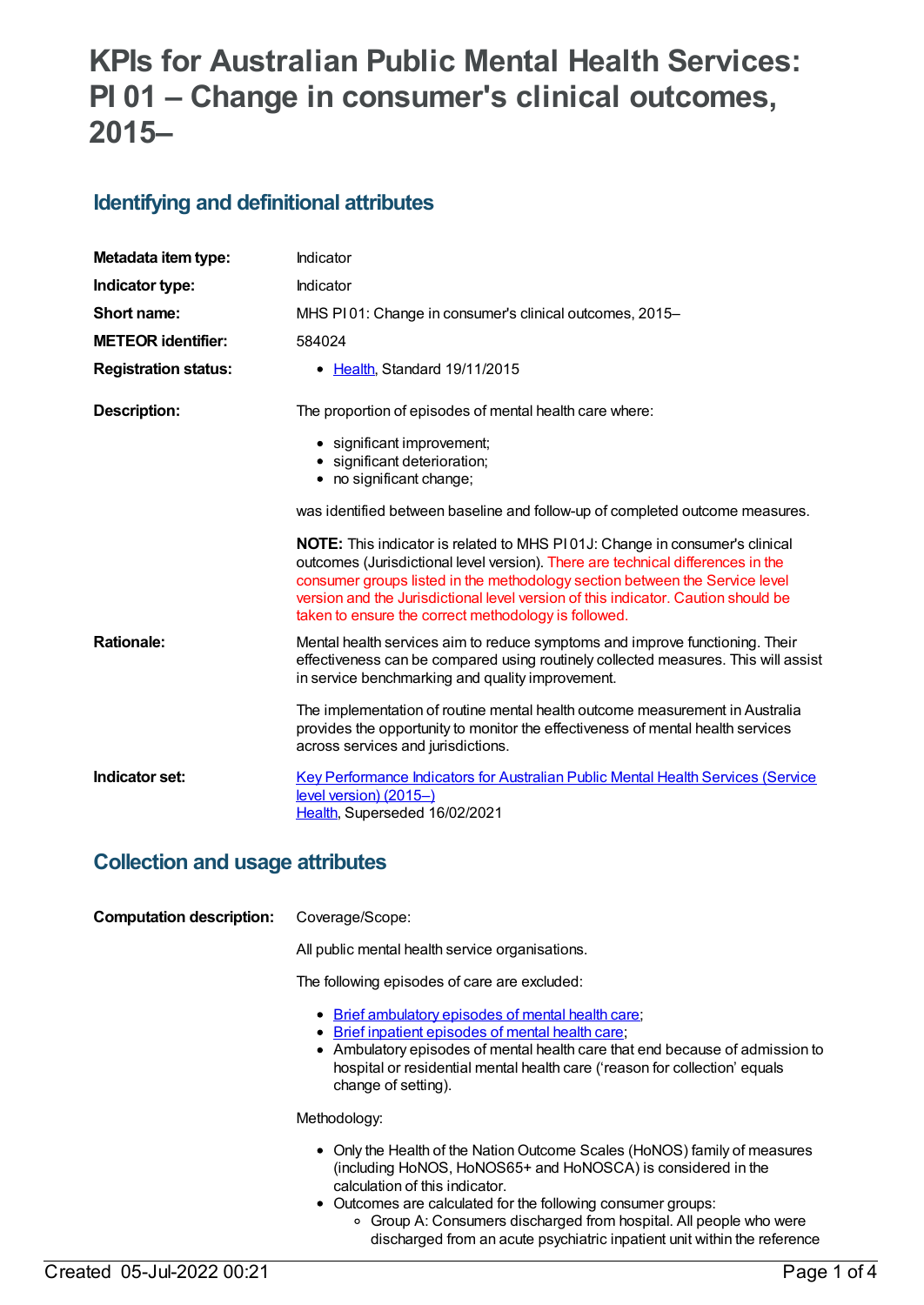period. Scores should be calculated as the difference between the total score recorded at admission (the 'baseline') and discharge (the 'followup').

- <sup>o</sup> Group B: Consumers discharged from ambulatory care. All people who were discharged from an ambulatory care episode within the reference period. Scores should be calculated as the difference between the total score recorded at admission to the episode (the 'baseline'), and discharge from the episode (the 'follow-up'). Ambulatory episodes that are completed because the consumer was admitted to hospital or residential mental health care must be excluded from the analysis that is, where the National Outcomes Casemix Collection (NOCC) 'reason for collection' equals change of setting.
- Group C: Consumers in ongoing ambulatory care. All people who have an 'open' ambulatory episode of care at the end of reference period. Scores should be calculated as the difference between the total score recorded on the first occasion rated within the reference period which will be either admission or review, (the 'baseline') and the last occasion rated which will be a review (the 'follow-up') in the same reference period.
- Group D: Consumers discharged from residential mental health care. All people who were discharged from a residential mental health service unit within the reference period, excluding statistical separations. Scores should be calculated as the difference between the total score recorded at admission (the 'baseline') and discharge (the 'follow-up').
- Group change analyses can only be determined for episodes of care where both baseline and follow-up ratings are present. This excludes specific episodes defined by the NOCC data collection protocol as not requiring follow-up as well as episodes where either the baseline or follow-up measure is not available.
- The total score is determined for each individual baseline and follow-up score. This is the sum total of the 12 HoNOS/65+ scales or the first 13 items of the 15 HoNOS Children and Adolescents (HoNOSCA). Where one or more of the HoNOS/65+ or HoNOSCA items have not been completed correctly, the collection occasion should only be regarded as valid and complete if:
	- For the HoNOS and HoNOS65+: A minimum of 10 of the 12 items have a valid severity rating (i.e. a rating of either 0, 1, 2, 3 or 4);
	- For the HoNOSCA a minimum of 11 of the first 13 items have a valid severity rating;
	- o There are no corrections made for missing items.
- Scores are classified as either 'significant improvement', 'significant deterioration' or 'no significant change', based on the effect size statistic.
- The reference period for this indicator is typically a single financial year, and the impact of modifying the reference period is unknown.

### Definition notes:

- $\bullet$  For the purposes of this KPI, a medium effect size of 0.5 is used to assign outcome scores to the three outcome categories. A medium effect size is equivalent to an individual change score of at least one half (0.5) of a standard deviation.
- Individual episodes are classified as either: 'significant improvement' if the effect size index is greater than or equal to positive 0.5; 'significant deterioration' if the effect size index is less than or equal to negative 0.5; or 'no change' if the index is greater than -0.5 and less than 0.5.
- Analyses of the 2010–11 national pool of NOCC data identified that for:
	- o Inpatient and ambulatory settings a four point threshold indicates a medium effect size. In practice this means an individual change score of a least four points equates to a medium effect size and significant change. This threshold is the same for all three HoNOS measures.
		- Residential settings a five point threshold indicates a medium effect size. In practice this means an individual change score of a least five points equates to a medium effect size and significant change. There was only sufficient data to construct for the HoNOS measure.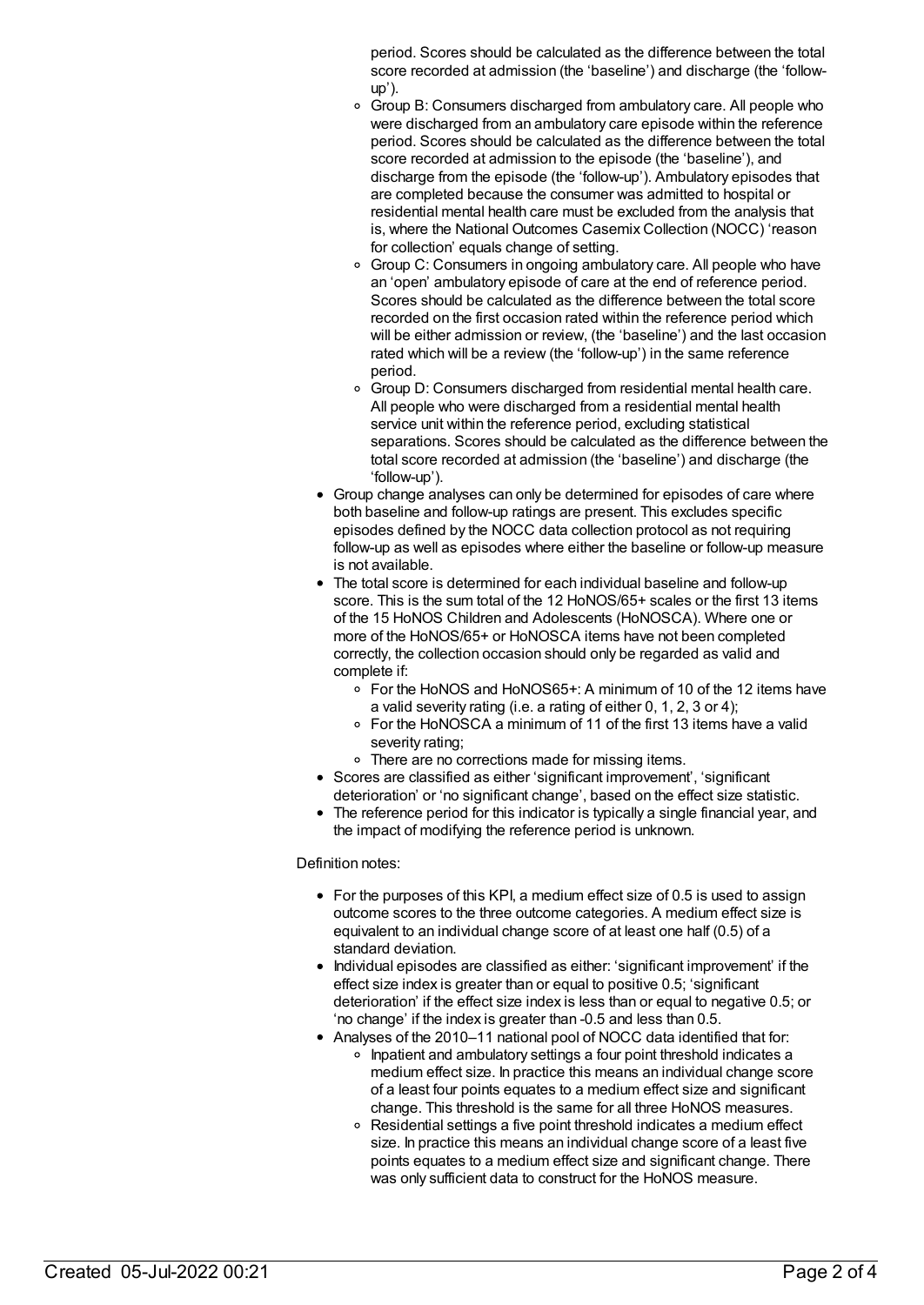| Computation:    | (Numerator $\div$ Denominator) x 100                                                                                                                                                                                                                                                     |
|-----------------|------------------------------------------------------------------------------------------------------------------------------------------------------------------------------------------------------------------------------------------------------------------------------------------|
|                 | Calculated separately for each group.                                                                                                                                                                                                                                                    |
| Numerator:      | Number of completed or ongoing episodes of mental health care with completed<br>outcome measures, partitioned by setting, where significant<br>improvement/significant deterioration/no significant change was identified between<br>baseline and follow-up within the reference period. |
| Denominator:    | Number of completed or ongoing episodes of mental health care with completed<br>outcome measures, partitioned by mental health setting within the reference period.                                                                                                                      |
| Disaggregation: | Service variables: Target population (adult only)                                                                                                                                                                                                                                        |
|                 | Consumer attributes: Diagnosis, age, SEIFA, remoteness, Indigenous status                                                                                                                                                                                                                |

# **Representational attributes**

| <b>Representation class:</b> | Percentage    |
|------------------------------|---------------|
| Data type:                   | Real          |
| Unit of measure:             | Service event |

# **Indicator conceptual framework**

| <b>Framework and</b> | Effective |
|----------------------|-----------|
| dimensions:          |           |

## **Accountability attributes**

| <b>Benchmark:</b>                                  | Levels at which indicator can be useful for benchmarking:                                                                                                                                                                                                                                                                                                                                                                                                                                                                                                                                                                |
|----------------------------------------------------|--------------------------------------------------------------------------------------------------------------------------------------------------------------------------------------------------------------------------------------------------------------------------------------------------------------------------------------------------------------------------------------------------------------------------------------------------------------------------------------------------------------------------------------------------------------------------------------------------------------------------|
|                                                    | $\bullet$ service unit<br>• mental health service organisation<br>• regional group of services<br>• state/territory.                                                                                                                                                                                                                                                                                                                                                                                                                                                                                                     |
| Further data development /<br>collection required: | The NOCC maintained by the Department of Health compiles all state and territory<br>consumer outcomes data on an annual data submission basis. However, NOCC<br>does not allow linkage of episodes of care across financial years.                                                                                                                                                                                                                                                                                                                                                                                       |
|                                                    | This limitation does not exist for states and territories own data sets.                                                                                                                                                                                                                                                                                                                                                                                                                                                                                                                                                 |
|                                                    | A proxy solution using a sub set of episodes, which have commenced within the<br>same financial year, is used for producing this indicator from NOCC. Compared to<br>data constructed from state and territory datasets and using complete episodes,<br>this limitation is likely to result in calculation of the indicator based on a significantly<br>smaller pool of episodes. It may also have a systematic effect on apparent results<br>on this indicator, but the direction and size of this effect has not been systematically<br>tested.                                                                        |
|                                                    | Longer term, a process is needed that allows data reported by states and<br>territories to the NOCC for consumers who begin an episode in a given year to be<br>tracked when the episode continues into subsequent years. Work is underway to<br>build in an episode identifier into NOCC. Additionally, consistent, cross-year use of<br>service identifiers and unique identifiers for consumers is necessary to enable full<br>capacity to construct this indicator.                                                                                                                                                  |
| <b>Other issues caveats:</b>                       | • This indicator measures one type of outcome for mental health consumers.<br>Where possible, NOCC-based measures should be complemented by other<br>measures of consumer outcomes (e.g. social outcomes such as employment<br>or social participation) that capture different perspectives on consumer<br>outcomes.<br>• Greater variability in HoNOS scores can be expected, if effect sizes were<br>calculated using 'locally' derived standard deviations. Statistically, fewer<br>observations generally give rise to greater variability.<br>• This indicator was designed as a measure of aggregate group change. |